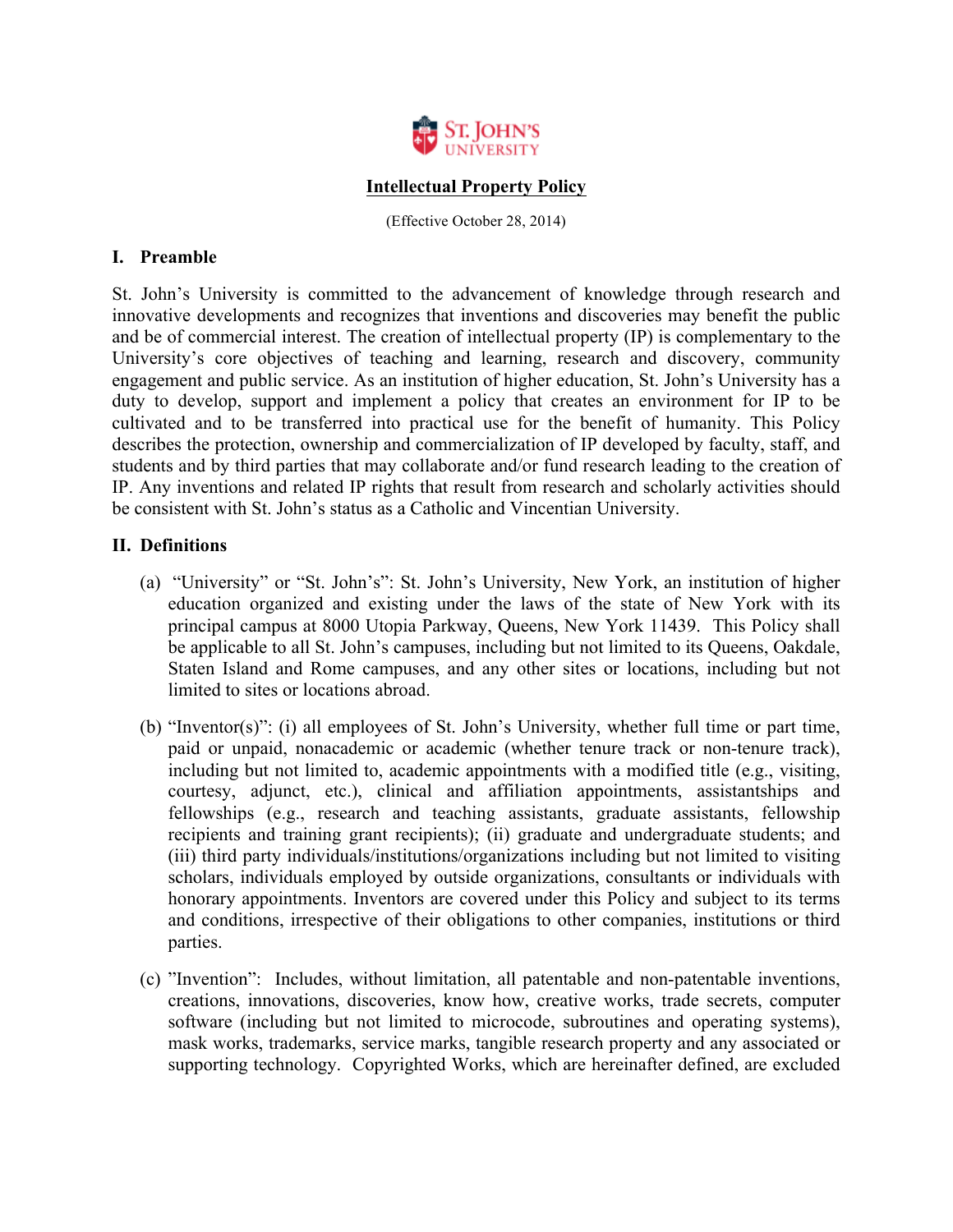from the definition of Invention. In the event that an Invention can be protected by both Copyright and Patent Law, the defined term Invention shall be controlling.

- (d) "St. John's Resource": Includes, without limitation, the University's facilities, library resources, equipment, personnel, materials, tangible research materials, information that is not freely available to the public, or funds, including but not limited to funds provided through an externally funded grant, contract, sponsorship or other type of award, gift or arrangement between St. John's and a private or governmental sponsor who furnishes funds, equipment or other resources to support research, the creation of creative work, or any other educational or scientific activity to be performed.
- (e) "Incidental Use": Use of St. John's Resource(s) shall be considered an Incidental Use where: (i) only a minimal amount of St. John's Resources have been used; (ii) where use of St. John's Resources is ordinary (i.e., a routine use of St. John's office space, desktop or library facilities); or (iii) the Invention has been made on the personal, unpaid time of the Inventor and the Invention is wholly unrelated to the research that the Inventor is conducting and/or involved with for St. John's. The Disclosure Committee (as hereinafter defined) shall determine, in its sole discretion, if there was an Incidental Use of St. John's Resources.
- (f) "Author": Shall be defined as: (i) all employees of St. John's, whether full time or part time, paid or unpaid, nonacademic or academic (whether tenure track or non-tenure track) including but not limited to, academic appointments with a modified title (e.g., visiting, courtesy, adjunct, etc.), clinical and affiliation appointments, assistantships and fellowships, student interns (e.g., research and teaching assistants, graduate assistants, fellowship recipients and training grant recipients); and (ii) independent contractors and third party consultants with whom St. John's has hired pursuant to a contract (oral or written). Authors are covered under this Policy and subject to its terms and conditions, irrespective of their obligations to other companies, institutions or third parties.
- (g) "Copyrighted Work": Shall be defined as original works of authorship that are fixed in a tangle form of expression and which are afforded legal protection under 17 USC §102(a), including without limitation, literary works (e.g., books, articles, memoranda, texts); musical works, including any accompanying words; dramatic works, including any accompanying music; pantomimes and choreographic works; pictorial, graphic and sculptural works (multimedia works and web pages); motion pictures and other audiovisual works; sound recordings (music, drama or lectures); and architectural works.
- (h) "Disclosure Committee": The Disclosure Committee shall consist of five (5) members. The composition of the Disclosure Committee shall include the following members: (i) Vice Provost for Graduate Studies and Research (the "Vice Provost"), (ii) Director of The Office of Grants and Sponsored Research, (iii) the Dean from the respective school or college of the Inventor, and (iv) two faculty members selected by the Dean of the Inventor's respective school or college experienced in the Inventor's subject matter.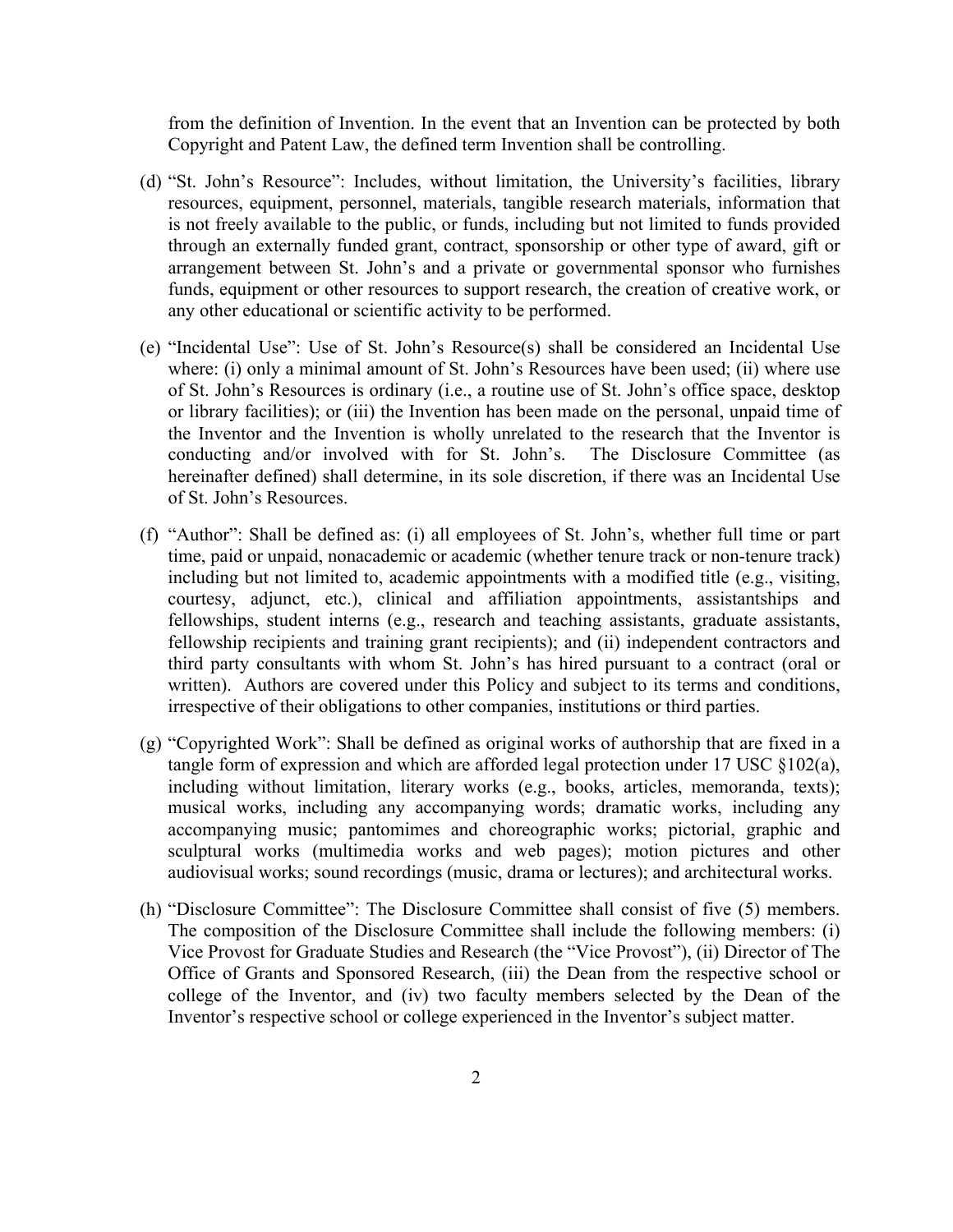- (i) "Institutional Work": those Copyrighted Works that have been created with a specific allocation of St. John's' funds or created at the direction of St. John's for a specific St. John's' purpose. In addition, Institutional Works shall also include those works for which authorship cannot be attributed to a discrete number of authors, but rather result from contributions made over time by various faculty, staff and/or students. The fact that a work has been contributed to by multiple Authors does not in and of itself make it an Institutional Work.
- (j) "Research": Shall be defined as all educational, scientific activities or other related activities that have the potential, regardless of how likely, to produce an Invention.
- (k) "Tangible Research Property" or "TRP": tangible (or corporeal) items produced in the course of research projects supported by St. John's or by external sponsors. TRP includes such items as: biological materials, engineering drawings, computer software, integrated circuit chips, computer databases, prototype devices, circuit diagrams, equipment. TRP is separate and distinct from intangible (or intellectual) property such as inventions, patents, copyright and trademarks which are subject to other policies and guidelines). Individual items of TRP may be associated with one or more intangible properties such as copyright or patents.

# **III.Ownership**

- (a) St. John's shall have an ownership interest ("Ownership Interest") in all Inventions conceived, created, discovered, devised, produced, originated, or reduced to practice by a an Inventor (collectively "Discovered"), whether alone or in conjunction with other individuals not covered by this Policy, if the Invention was conceived, created or reduced to practice in whole or in part, directly or indirectly: (i) with the use of financial support from St. John's, including without limitation, funding or support from any outside source awarded to or administered by St. John's; (ii) with the use, other than Incidental Use, of any St. John's Resource; or (iii) under or subject to an agreement between St. John's and a third party which creates or defines any obligations with respect to the Invention.
- (b) The Disclosure Committee, upon receipt of the Disclosure Form (hereinafter discussed) shall determine, in its sole discretion, whether St. John's has an Ownership Interest in an **Invention**
- (c) If the Disclosure Committee determines that St. John's does not have an Ownership Interest in the Invention, an Inventor will be under no obligation to assign his/her rights pursuant to section IV of this Policy. However, an Inventor shall grant to St. John's, an irrevocable, perpetual, royalty-free, non-exclusive, unlimited, world-wide right to use the Invention for St. John's research, educational and other non-commercial activities.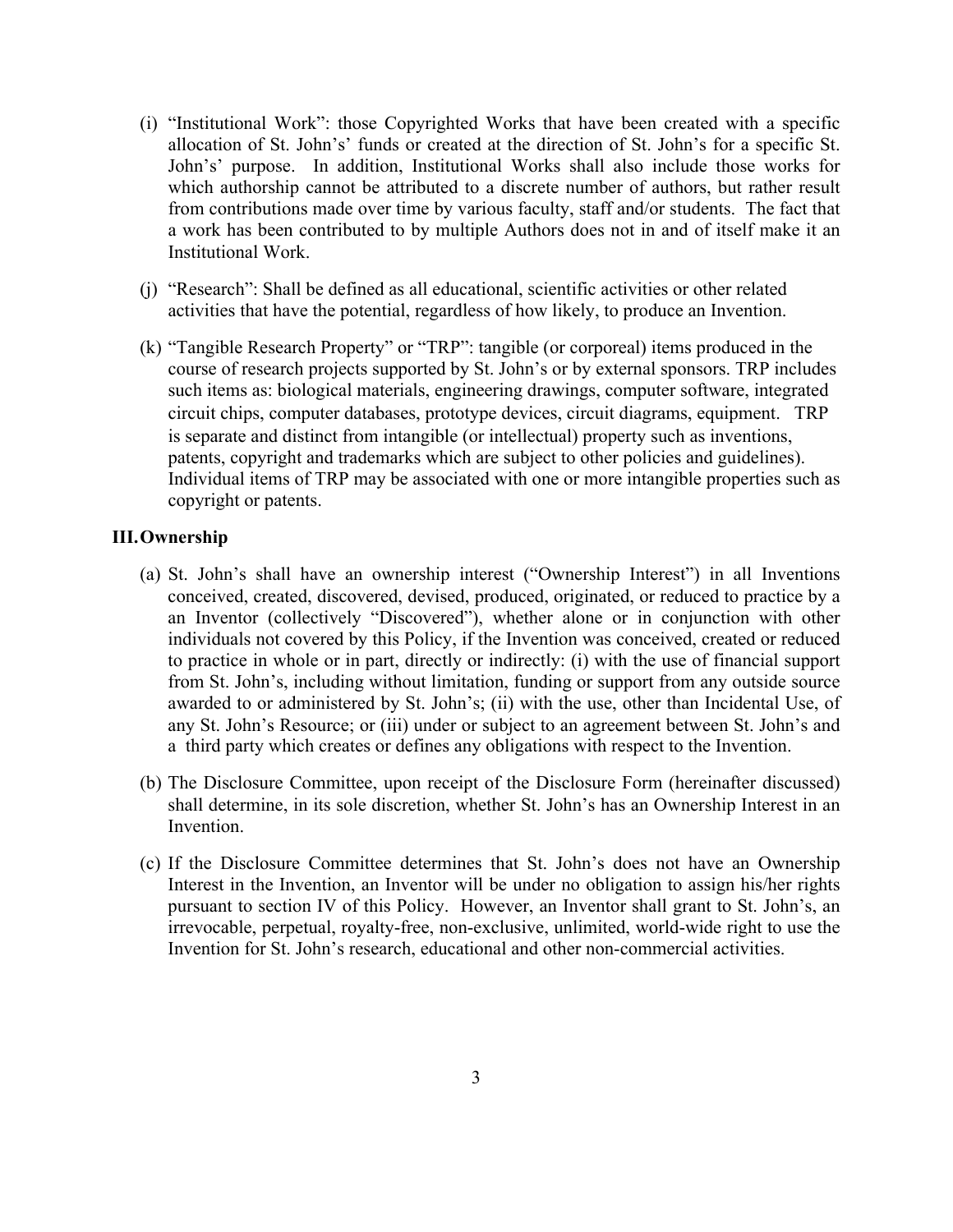## **IV.Assignment of Rights**

If St. John's has an Ownership Interest in the Invention, an Inventor must assign all rights, titles and interests to/in the Invention to St. John's University, irrespective of obligations to third parties, and assist St. John's in all phases of the filing application process.

## **V. Disclosure Obligations**

- (a) All Inventions Discovered by an Inventor, with or without use of St. John's Resources, must be promptly disclosed in writing to the Disclosure Committee using the Disclosure Form, attached hereto as Exhibit A. Such disclosure shall include all necessary documentation fully describing the Invention, the Inventor's relationship with St. John's, the circumstances under which the Invention was created, a description of the St. John's Resources that were used, the existence of a grant, contract or other similar agreement which resulted, directly or indirectly, in the Invention being Discovered, if and to what extent a third party was involved in the Discovery of the Invention, and its potential utilization and/or commercialization. The Disclosure Committee together with external consultants will then determine if St. John's has an Ownership Interest in the Invention.
- (b) Disputes regarding the Ownership determination must be appealed to the Provost whose decision will be final and binding upon the parties.
- (c) If the Disclosure Committee determines that St. John's has an Ownership Interest and further determines that it will not file a patent application for an Invention or abandons the patent application or abandons an issued patent on an Invention, an Inventor may request in writing a release of the Invention. If St. John's determines that the release will not violate the terms of any agreement pertaining to the Invention and that the release is in the best interests of St. John's, its students and the public, St. John´s University may release and reassign the Ownership Interest in the Invention to the Inventor within a month after the date of the disclosure meeting. If the said release and reassignment transpires, the Inventor shall: (i) share with St. John's 15% of "Invention Income", which is later defined in this Agreement; (ii) grant to St. John's an irrevocable, royalty-free, perpetual, unlimited, non-exclusive worldwide right and license to the Invention for research, educational and non-commercial purposes; (iii) assume any and all obligations contractually imposed on St. John's relating to the Invention; and (iv) agree to such limitations on St. John's liability and indemnity provision as St. John's may request.
- (d) It is expressly acknowledged that inappropriate or premature disclosure of an Invention to persons, firms, or corporations outside of St. John's may jeopardize the ability of St. John's University and/or the Inventor to commercialize and/or obtain legal protection of an Invention. Accordingly, prompt disclosure to St. John's University of Inventions is essential to the proper administration of this Policy.
- (e) Upon the submission of a Disclosure Form, the Disclosure Committee shall convene a disclosure meeting within three (3) weeks of disclosure form submission. The Disclosure Committee shall be responsible for determining whether a patent application shall be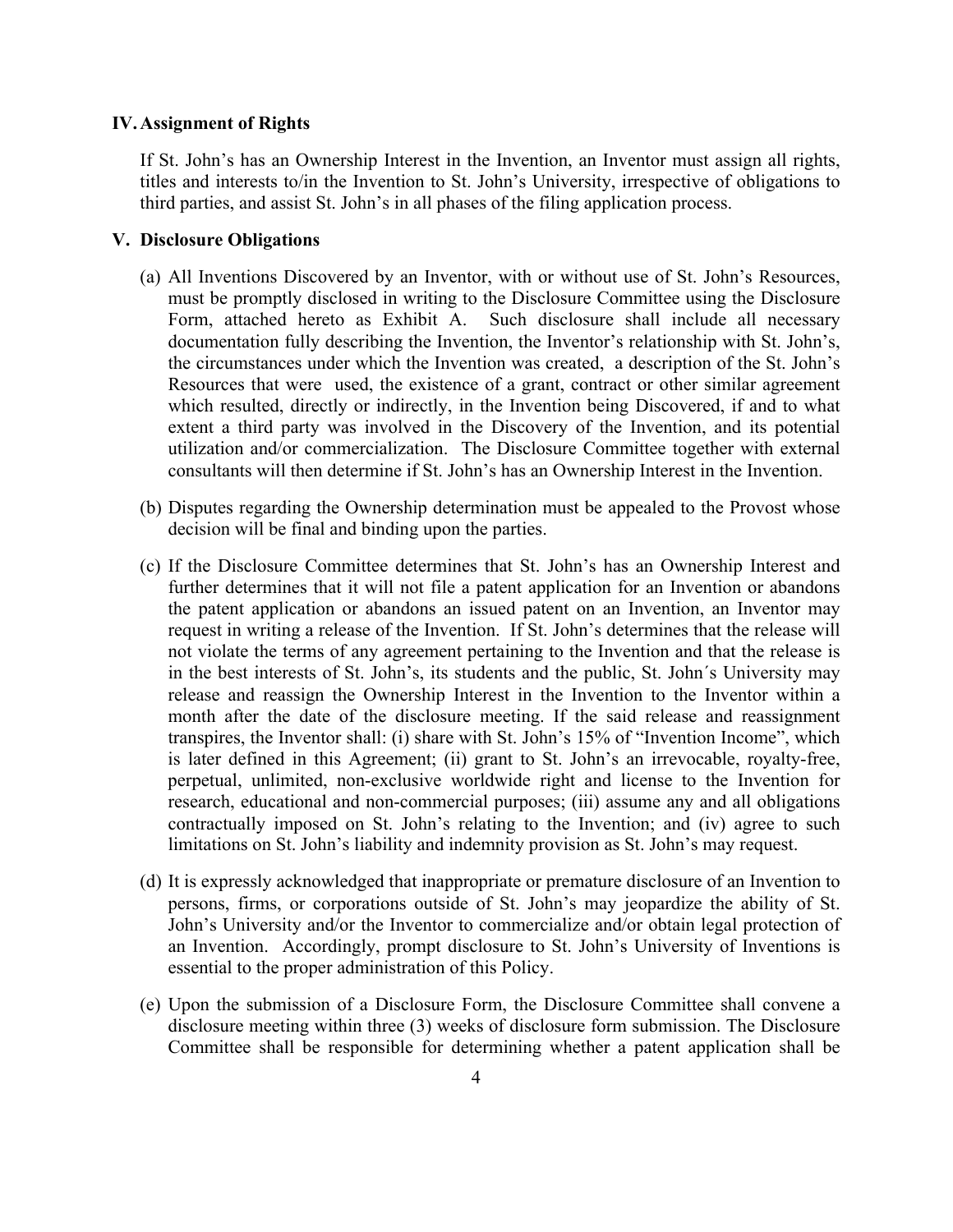filed on an Invention within a month of the disclosure meeting. Filing determinations may be made on the basis of commercial potential, the public interest, obligations to and rights of third parties, or any other legal and/or practical reason which the Disclosure Committee deems appropriate. Notwithstanding the foregoing, St. John's believes that Inventors have the primary responsibility for the development and commercialization of an Invention. The Inventor and St. John´s University shall confer with and advise each other on the potential commerciality of an Invention. If St. John's elects to commercialize an Invention, St. John's may, with the assistance of the Inventor and/or business, management and law firms, negotiate appropriate licenses or other agreements with third parties, monitor and manage progress of the patent, and distribute royalties and/or equities further to the Invention Revenue provision of this Agreement. The Inventor shall cooperate and assist St. John's in all phases of the patent application, which shall be filed in the name of St. John's only, including without limitation, the execution of documents and the required assignment of Ownership Rights. All costs and expenses incurred in connection the procurement of a patent, including but not limited to the cost of filing, prosecuting and maintaining any patent right, shall be borne by St. John's exclusively.

(f) This Policy does not commit or otherwise obligate St. John's to license, assign or otherwise commercialize an Invention which may be developed by an Inventor in the future.

### **VI.Copyrighted Work**

- (a) An Author, and not St. John's, has an Ownership Interest in Copyrighted Works unless the Copyrighted Work is an Institutional Work in which event St. John's shall be the owner.
- (b) An Author may not commercialize course content that is currently taught at St. John's, even if St. John's does not have an Ownership Interest, without the prior written consent of the Provost, which can be withheld, delayed or conditioned in his/her sole discretion.
- (c) St. John's shall require a written agreement that provides it with an ownership interest in all Copyrighted Work that is Discovered or commissioned by either (i) a non-academic Author (i.e. a consultant, subcontractor, or independent contractor retained by St. John's) within the scope of his/her engagement/employment with St. John's or (ii) by academic Authors pursuant to a specific direction by St. John's or an assigned duty.
- (d) St. John's will not assert an ownership interest in Copyrighted Works created, developed, or commissioned by students working in their own individual capacity, who are not otherwise in an employment relationship with St. John's, whether written or oral, and who use St. John's Resources Incidentally.
- (e) If St. John's has an Ownership Interest in a Copyrighted Work, an Author will nonetheless be permitted to continue to use the copyrighted work for his/her own noncommercial purposes.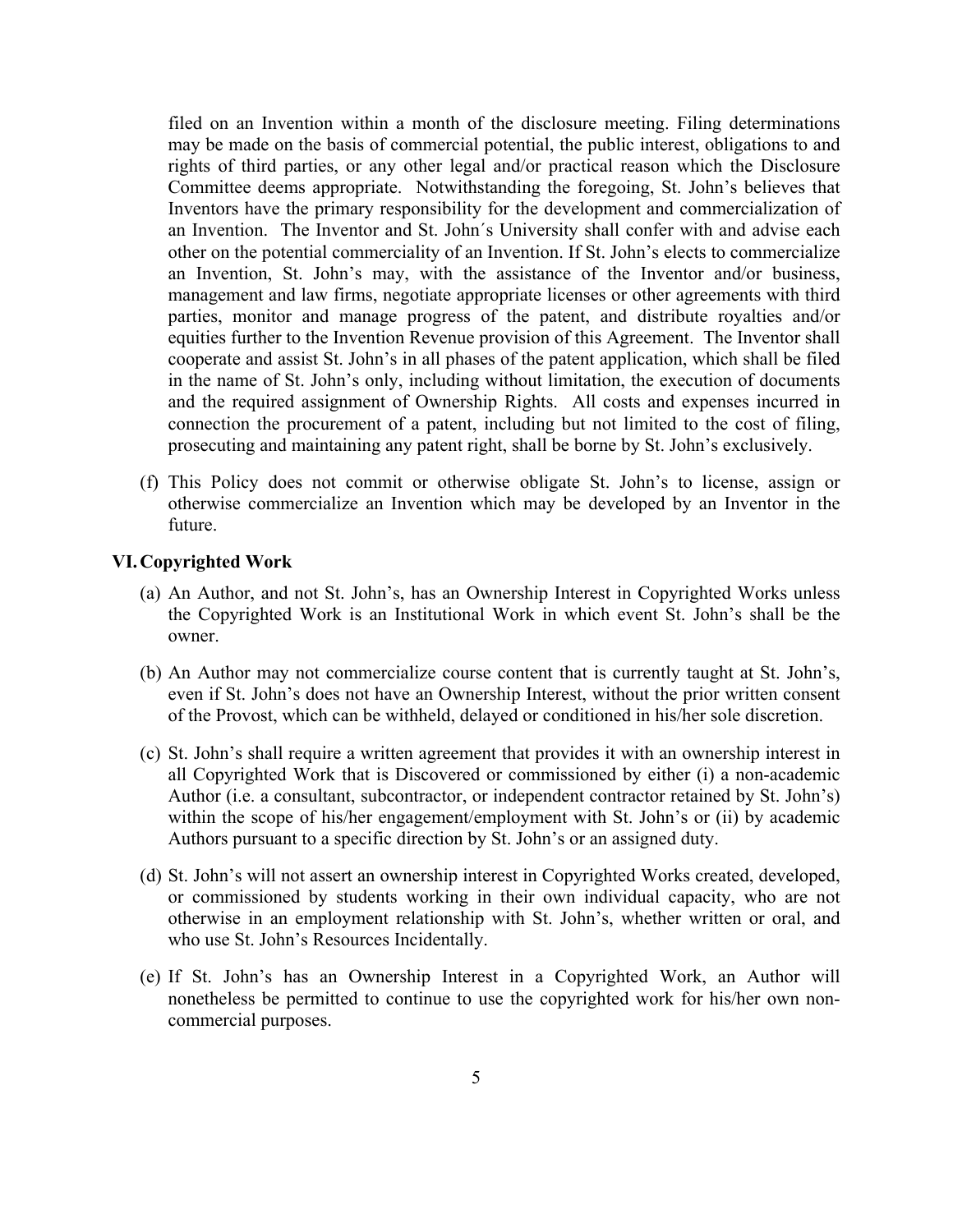- (f) Except as otherwise provided in this Article, the terms and provisions of this Policy which govern an Invention shall apply equally and to the same extent to Copyrighted Works. In the event that there is any inconsistency between the terms set forth in this Article VI and the remaining provisions of this Policy, the remaining provisions of this Policy shall control and be binding upon the parties.
- (g) If a Copyrighted Work has more than one Author, the Authors shall be considered "Joint Authors" and absent a written agreement between the parties, shall share royalties equally.
- (h) Courses taught and courseware developed for teaching at St. John's will, as indicated above, be Institutional Works that shall be owned by St. John's. Any courses which are videotaped or recorded using any media are also the sole property of St. John's, and may not be further distributed without written permission of the academic Dean of the relevant department. Prior to videotaping, written permission shall be obtained from anyone appearing in the video.

# **VII. Invention Revenue**

(a) In the event that an Invention produces revenue through commercialization, including without limitation, a sale, licensing, royalties or otherwise (hereinafter "Invention Revenue") St. John's shall initially receive all Invention Revenue. Upon receiving Invention Revenue, St. John's shall deduct from Invention Revenue and all costs and expense incurred in connection with the procurement of the patent, including without limitation, attorneys' fees, filing costs, development, promotion, marketing, commercialization, licensing, maintenance and administering of the Invention (hereinafter "Invention Expenses"). St. John's shall, upon written request from an Inventor, identify the Invention Expenses. The amount remaining after subtracting the Invention Expenses from the Invention Revenue shall hereinafter be referred to as the "Invention Income." St. John's shall distribute Invention Income within three months of its receipt of Invention Revenue pursuant to the following formula:

| Total<br>Invention<br>Income | Inventor(s)<br>Personal<br>Income | <b>SJU</b> Research<br>Account for<br>Inventor | Inventor's<br>Department | Inventor's<br>College | University |
|------------------------------|-----------------------------------|------------------------------------------------|--------------------------|-----------------------|------------|
| First<br>\$500,000           | 25%                               | 10%                                            | 10%                      | 25%                   | 30%        |
| $$500,001 -$                 | 20%                               | 5%                                             | 5%                       | 20%                   | 50%        |

As Invention Income may be received in multiple installments, over extended periods of time and/or from different sources, Invention Income shall be counted cumulatively. For example, if \$500,000 of Invention Income is disbursed in May, 2015 and \$55,000 in Invention Income is scheduled to be distributed in September 2015, the formula for Total Invention Income over \$500,001 shall be applied to the September, 2015 distribution.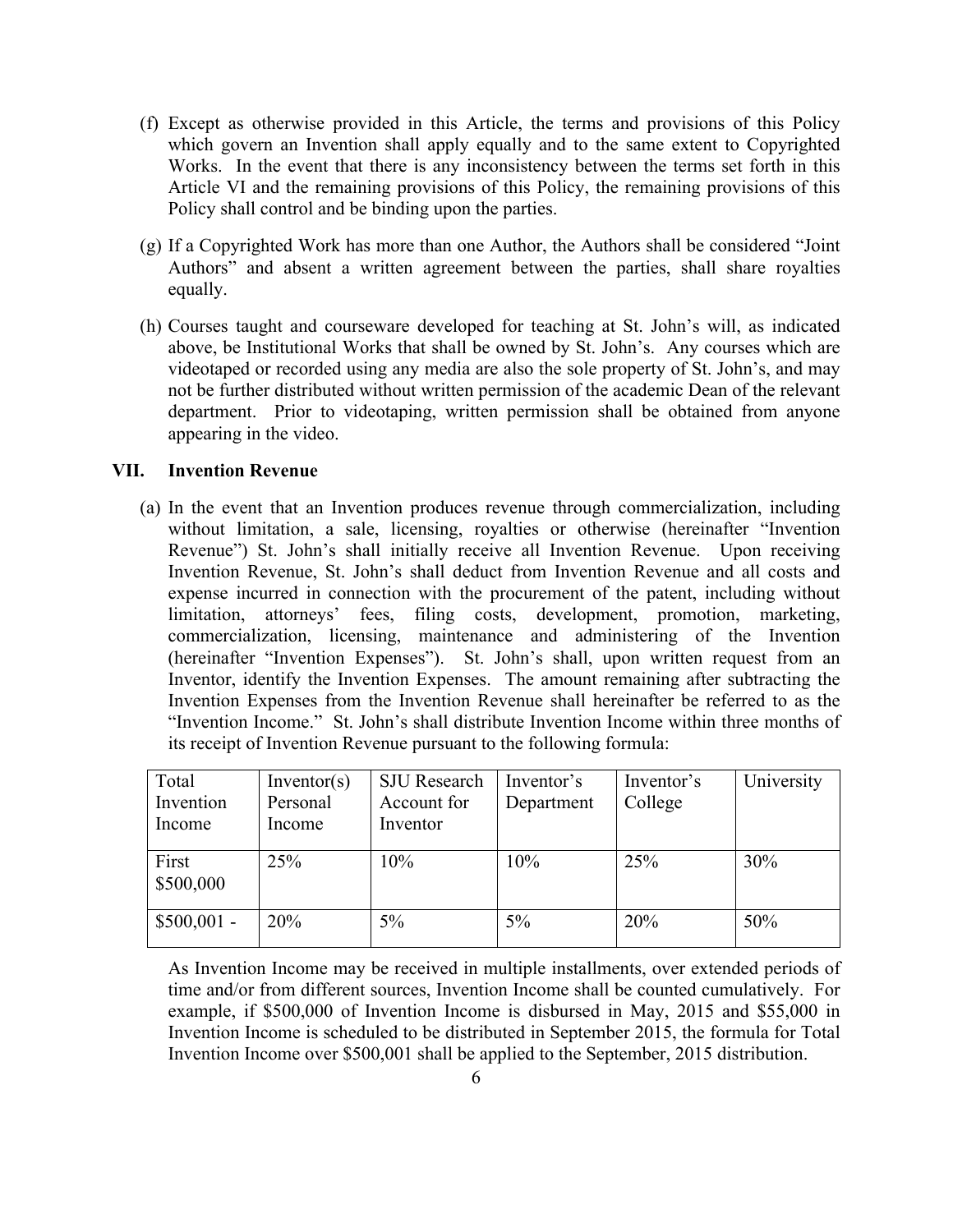- (b) Where there are multiple Inventors/Authors the Inventor's personal income share shall be shared as stipulated in a written agreement between the inventors/authors. In cases where multiple departments and/or schools are involved, they shall share the respective percentage share as stipulated in a written agreement between the departments and schools.
- (c) Definition:
	- (i) For purposes of this provision, Invention Income paid to an Inventor shall be referred to as "Inventor(s) Personal Income".
	- (ii) For purposes of this provision, the College or School in St. John's that is affiliated with Inventor shall be referred to as "Inventor's College". If there is more than one Inventor and the Inventors are affiliated with different Colleges or Schools at St. John's, absent any agreement to the contrary, the Inventors' Colleges shall share Invention Income in equal shares. If the Inventor is unaffiliated with any particular College or School at St. John's, the Invention Income which is ordinarily distributed to Inventor's College shall be distributed to the University.
- (d) If an Invention has more than one Inventor, in the absence of a written agreement to the contrary which is signed by St. John's, Personal Income of Inventor(s) shall be shared equally. The existence of multiple Inventors shall not impair the distribution of Invention Income in full to the University or the Inventor's Department, regardless of whether one of the Co-Inventors is not otherwise covered by this Policy.
- (e) If an Inventor shall leave the employment of the University, his/her share of Inventor Personal Income shall continue; however, income that would normally be deposited into a SJU Research Account for the Inventor shall instead be distributed equally to the Inventor's College and the University. In the event of an Inventor's death, the Inventor's Personal Income shall be paid to the Inventor's estate.
- (f) Proceeds from the liquidation of an equity interest received by St. John's shall be distributed pursuant to the above-referenced table.
- (g) All irresolvable disputes regarding the distribution of Invention Income shall be determined solely by the Provost whose decision will be final and binding upon the parties. Either the Inventor and/or St. John's may request the Provost to submit a written explanation in connection with its decision.
- (h) St. John's obligation to pay to Inventor Personal Income shall survive the termination of the Inventor's relationship with St. John's. Further, Invention Income to St. John's, Inventor's College, Inventor's Department and SJU Research Account n shall remain unaffected and shall be payable to St. John's in full, regardless of the Inventor's relationship with St. John's University. If the Inventor's School or College ceases to exist, Invention Income shall be payable to St. John's. If the Inventor transfers from one school or college to another school or college within St. John's, Invention Income distributed to the Inventor's College shall transfer move with the Inventor to the new College or School.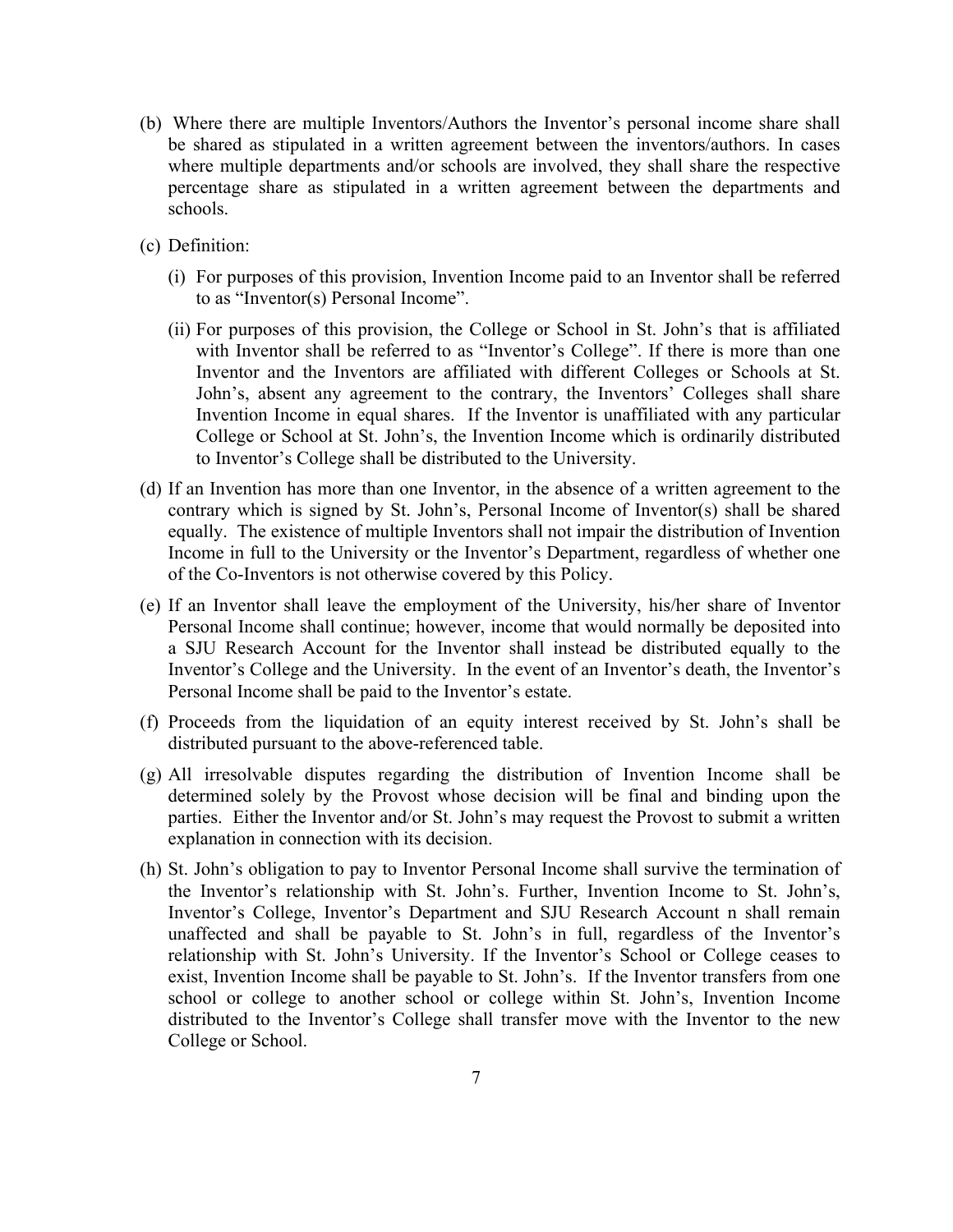- (i) This Invention Revenue provision shall not apply retroactively and shall not modify any pre-existing written agreements between St. John's and an Inventor. This Invention Revenue provision is applicable to all Inventions which are disclosed to St. John's on or after [Insert Date].
- **VIII.** Tangible Research Property
	- (a) Ownership of TRP: TRP normally is either owned by St. John's or is subject to the ownership and other provisions of contracts and grants. For example, items such as microorganisms produced under a government grant or contract usually belong to St. John's as expendable property, subject to the terms and conditions of the grant or contract. Equipment which is fabricated at St. John's for subsequent off-campus use by a research sponsor is usually owned exclusively by the sponsor.
	- (b) Freedom of Access: St. John's abides by the principle of openness in research the principle of freedom of access by all interested persons to the underlying data, to the processes, and to the final results of research. Consistent with this principle, it is St. John's policy to promote the prompt and open exchange of TRP and associated research data with scientific colleagues outside the investigator's immediate laboratory.
	- (c) Control: It is the responsibility of the PI (or other designee, as appropriate, e.g., laboratory director or department chairperson) to control the development, storage, use, and distribution of TRP made in the course of research activity, subject to provisions of applicable grants or contracts. Such control includes determining if and when distribution of the TRP is to be made beyond the laboratory for others' scientific use.
	- (d) Commercial Considerations: Because TRP may have potential commercial value as well as scientific value, the PI may wish to make TRP broadly available for others' scientific use by means which do not diminish its value or inhibit its commercial development or public use. Although valid non-commercial reasons may exist for the temporary delay of TRP distribution outside the laboratory for others' scientific use (e.g., safety factors or the need to more fully characterize the TRP prior to distribution, etc.) scientific exchanges should not be inhibited due to potential commercial considerations.
	- (e) Distribution: Each distribution of TRP, whether it be biological, software or other TRP, should be accompanied by a transmittal ,letter that includes any conditions imposed, or reference to any agreements imposing obligations, upon the recipient of the TRP

## **IX. Miscellaneous**

- (a) Subject to the other provisions contained herein, all rights conferred upon St. John's pursuant to this Policy, including but not limited to Ownership Rights, Assignment, and Invention Revenue, shall survive the termination of an Inventor's relationship with St. John's.
- (b) An Inventor shall have the right to use an Invention for non-commercial purposes, including but not limited to teaching and research, provided however, that the Inventor obtains the prior written consent of the Provost which can be withheld, delayed or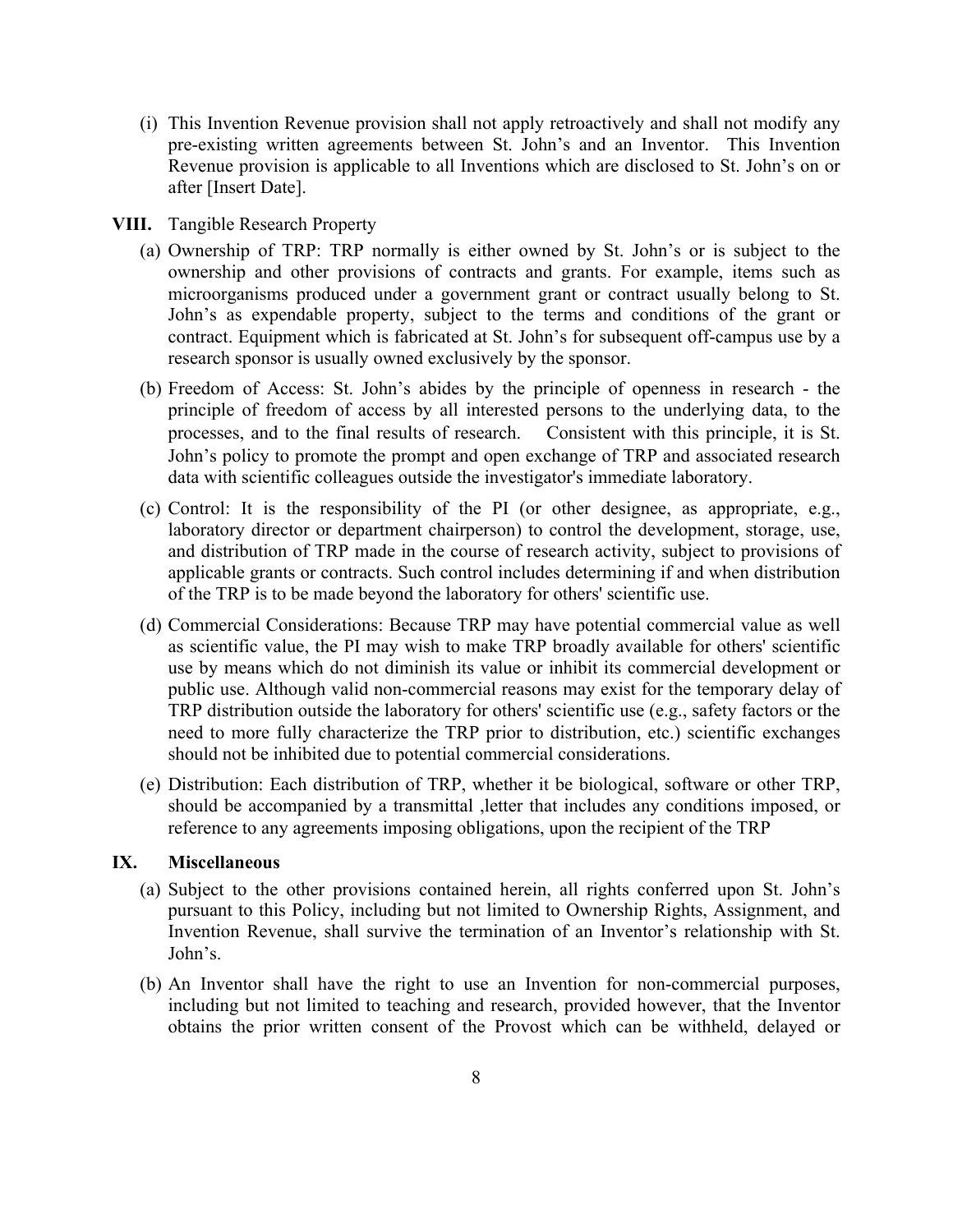conditioned in his/her sole discretion. This right shall survive the Inventor's relationship with St. John's.

- (c) Whenever St. John's issues a license, assigns, or otherwise transfers its Ownership Interest in an Invention to an Inventor and/or other third party, St. John's hereby reserves for itself, without further act or deed, the non-exclusive, revocable and royalty-free right to use the Invention for its own educational, research and other non-commercial purposes.
- (d) Conflict of Interest: If an Inventor enters into a consulting and/or other agreement with a third party which provides the third party with ownership rights in an Invention and/or otherwise pertains to the subject matter of this Policy, the Inventor shall promptly notify the Vice Provost and obtain the prior written consent of the Vice Provost prior to executing the Agreement. In the event that the third party agreement conflicts with this Policy, this Policy shall be controlling upon the parties. Furthermore, Research to be conducted pursuant to the third party agreement cannot be conducted with St. John's Resources if the Research is similar to the Research that the Inventor is conducting for St. John's. In connection with any consulting and/or agreement, an Inventor is prohibited from diverting St. John's Resources to an outside party without the prior written consent of the Vice Provost, which can be withheld, delayed or conditioned for any reason in its sole discretion.
- (e) St. John's reserves the right to amend this Policy from time to time, including but not limited to the Invention Revenue provision set forth in Article VII. No amendment, modification, or discharge of this Policy shall be valid unless set forth in a written instrument and signed by the Provost.
- (f) The Disclosure Committee, in consultation with the Provost, shall be responsible for all matters and issues relating to this Policy, including but not limited to the interpretation and enforcement of this Policy. All disputes arising out of or relating to the interpretation or enforcement of this Policy and/or a decision of the Disclosure Committee shall be appealed to the Provost. In connection therewith, the Provost will render a decision which will be final and binding upon the parties.
- (g) St. John's will not endorse or lend its support to any Invention which is inconsistent with St. John's status as a Catholic and Vincentian University. Inventors who commercialize Inventions which are inconsistent with St. John's status as Catholic and Vincentian University shall not use St. John's name and/or logo in any manner, including a manner that implies, directly or indirectly, St. John's endorsement of the Invention. However, an Inventor may use St. John's name and/or logo for purposes of identification provided that the Inventor obtains the prior written consent from the Vice Provost which can be delayed, withheld or conditioned for any reason within his/her sole discretion.
- (h) If an Inventor anticipates that an Invention will have more than one Inventor, it is strongly recommended that the parties execute a written agreement, prior to the commencement of said Research, promulgating the responsibilities and rights of each respective Inventor.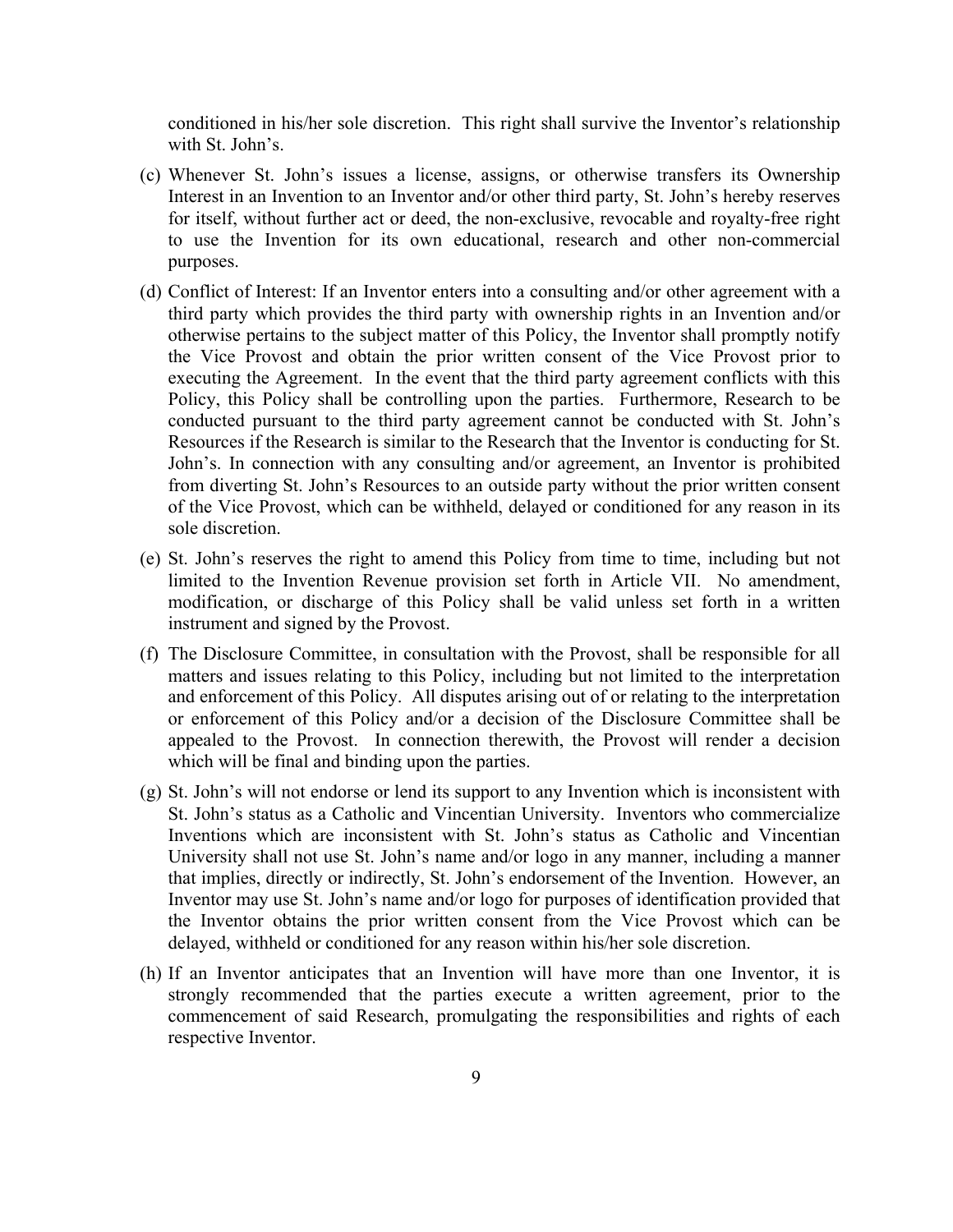

# **EXHIBIT A**

**Disclosure Form** 

**Disclosure # \_\_\_\_\_\_\_\_\_\_\_\_\_\_\_**

Date received:

**Disclosure meeting date: \_\_\_\_\_\_\_\_\_\_\_\_\_\_\_**

# **Intellectual Property Disclosure Form**

This is a confidential, nonpublic document. Please email or send the completed Intellectual Property **Disclosure Form (IPDF) and any supporting documentation to:** 

Jared E. Littman, M.P.A. (Director, Office of Grants and Sponsored Research)

St. John's University

Newman Hall, Room 108

8000 Utopia Parkway

New York, 11439

littmanj@stjohns.edu 

You will be contacted by The Office of Grants and Sponsored Research upon receipt of the completed IPDF to arrange for a disclosure meeting. This IPDF and the disclosure meeting form part of the invention evaluation process. If you wish to discuss your invention, have questions related to this form or have any questions about the evaluation process please contact Jared E. Littman.

A copy of this form will be forwarded to the department chair(s) and the Dean(s) of the college(s) in which the inventor(s) developed the technology.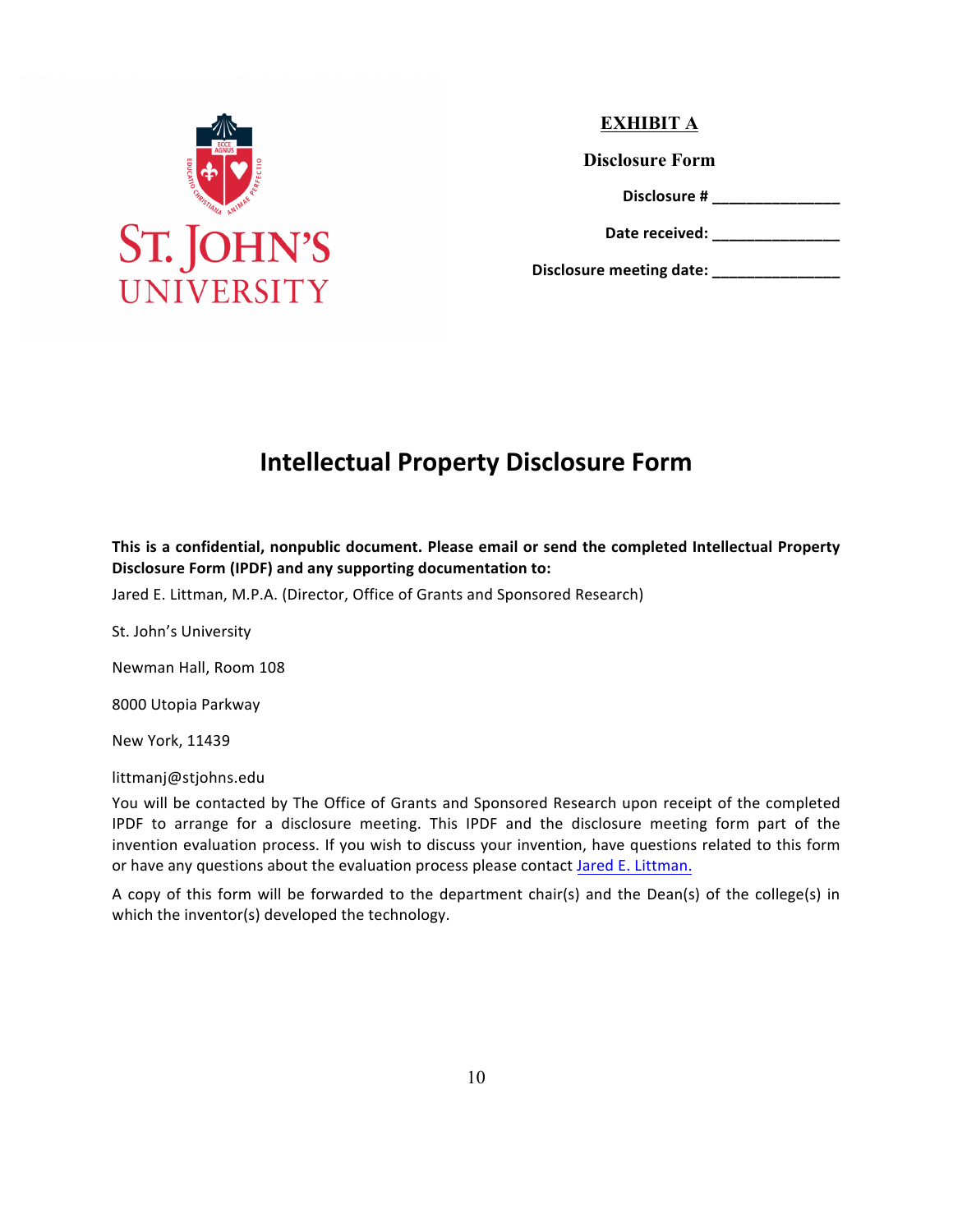**Intellectual Property Title/Name of invention**

Name of inventor(s) and relationship(s) with St. John's University

Date of conception of the invention

Describe how this has been documented.

**Key features of your invention**

Describe briefly the key features of your intellectual property.

## **Description of invention**

Provide a detailed description of your invention.

#### **St. John's University resources**

Describe the nature and to what extent St. John's University resources were used during the invention process.

#### **Applications**

Describe the main applications of your invention.

#### **Novelty and inventiveness**

How is the described invention/intellectual property different from existing technology?

### **Prior** art

List prior art references and public disclosures with dates related to your invention and attach copies of any relevant disclosures. A public disclosure date represents the date the material was available to the public or others not affiliated with the invention.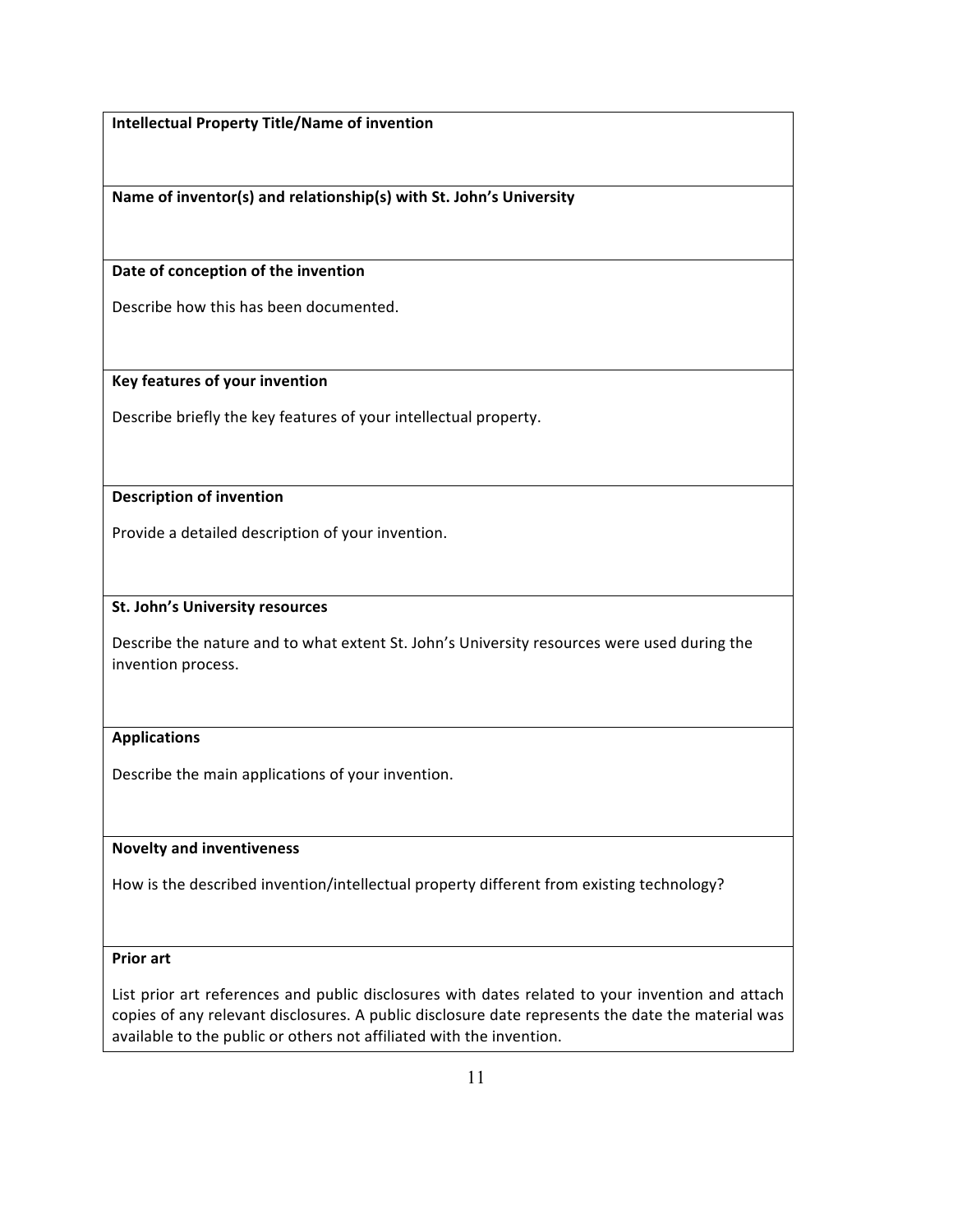| Journal articles:                                                                                                              |
|--------------------------------------------------------------------------------------------------------------------------------|
| Books/book chapters:                                                                                                           |
| Theses:                                                                                                                        |
| Patents:                                                                                                                       |
| Conference presentations:                                                                                                      |
| Conference Abstracts:                                                                                                          |
| Poster presentations:                                                                                                          |
| Grant proposals:                                                                                                               |
| Industry disclosure:                                                                                                           |
| Web postings:                                                                                                                  |
| <b>Commercial market</b>                                                                                                       |
| Describe the commercial market space of your invention, and in which industries and countries<br>your invention could be sold. |

#### **Development requirements**

Detail the technical risk associated with your invention. Is the technology proven or does it require further improvements for a commercial market?

### **Funding**

List all funding (external and internal) related to the conception and development of the invention.

## **Contributors**

List the name and affiliation of every person that has provided intellectual input in developing the intellectual property. This includes, but is not limited to, faculty, staff, administrators, postdoctoral associates, graduate students, undergraduate students and third parties.